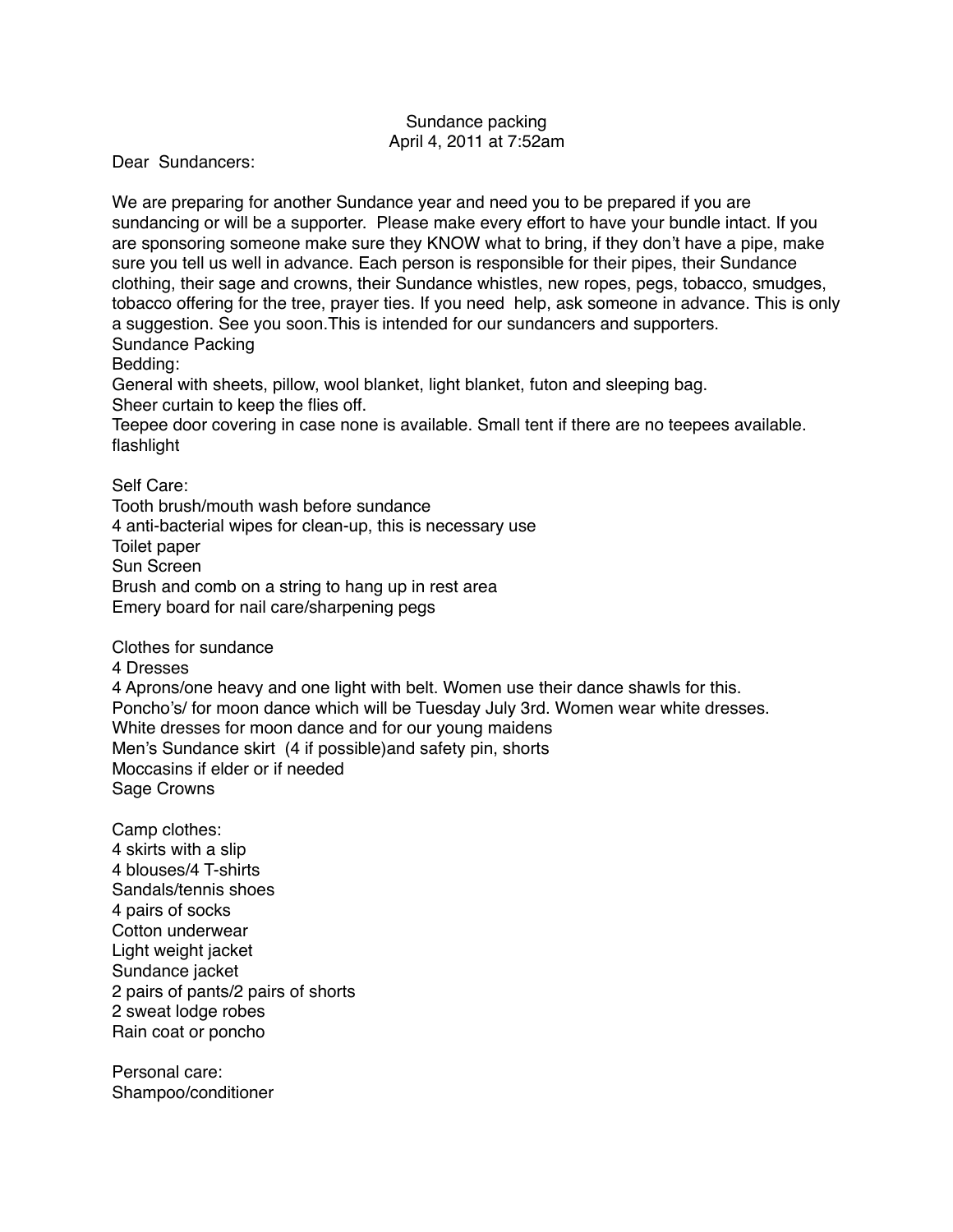Bug spray Face mister/toner First aid kit Towels and wash cloths Minnigan Head band Bandages/gauze Hydrogen peroxide for wounds Golden Seal for wounds from piercing and flesh offerings. Quinine for leg cramps Drink Soda with Quinine before Sundance to prevent leg cramps Hay fever medicine/medicines prescribed. Please notify Sundance chief these are needed. Journal and pen Give-away, especially for those having their 4, 8, 12, 16,20th year etc. (Where are our veteran dancers?) ginger roots Prescription medication is approved by the sundance chief. Please let him know if you are diabetic. Bundle: 2 yards of red material, for sage crown and ankle and wrist bands. Remember the dry good store is no longer there. Please bring your own. Scissors/plain sewing needles for flesh offerings/sinew, red cloth Sage for crown and wrist and ankles Ribbon/yarn for decorating your crown and for the sundance tree. Sundance necklace Eagle fan Eagle whistles w white tape and red tape for the plume Choke cherry Pegs for piercing-or bone pegs. Rope and identifying tape, ribbons or feathers Eagle feathers/Spikes for the men.Wearing feathers on your crown indicates you are piercing. Pegs-Choke cherry Red paint scalpel is good to bring your own if possible For the Sundance tree Lots of tobacco ties for His Skirt. 6-10 yards x 12 inches is not too much(everyone can make this tie) Pipestone dust, at least 2 gallons Bear grease but olive oil preferred. 4 wooded bowls for the four foods: wild game, corn, berries, wild rice, covered with red cloth and with spoon. Rope for the eagles nest Buffalo hide for the Buffalo man and buffalo Four Direction colors for the doorways pole Food for our tree/ men's foods should be buffalo, please talk with sundance chief about this. Four sacred foods, berry, wild rice, corn and wild game. Water for tree and for those putting up the tree on tree day.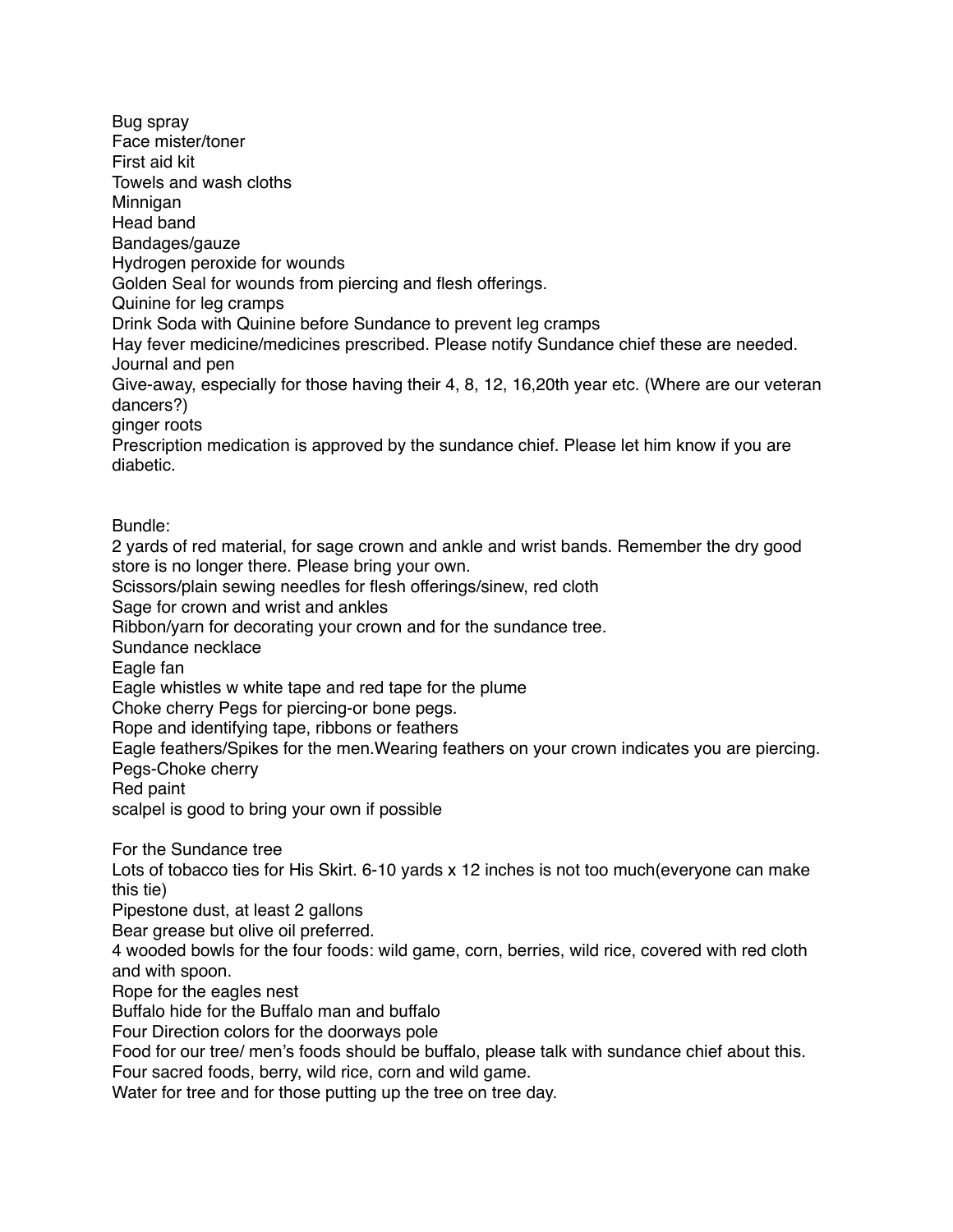For the Sweat Lodge **Dippers** Cedar brooms to dust off the grandfathers Sweet Grass, Sage Cedar: think large amounts that are cleaned into small pieces. Need at least 4 big bags Tools for making the sweat lodge Sweat lodge dresses or robes or towels Tobacco for the Fire men Tampers for the pipes and cleaning rods Please make sure your pipe and stem is clean before you come.

Sewing kit 4 direction colors Other color material for the tree,be generous and bring your own **Scissors** Package of needles for the flesh offerings Sinew Strong cords for the pulling feathers, ladies please bring your own supplies Red felt/yellow embroidery floss Safety pins Bees wax Knife Kitchen area: Dish bag required: 3 plates 3 bowls 3 cups Plastic ware **Napkins** Food contribution for the kitchen or cash donations Need choke cherries, buffalo meat, wild game, wild rice, maple syrup, gator aide for Sunday, cedar, wood for the fire, gator-aide for Sunday, help in the kitchen every day, set up, cleanup, serving, water detail, wood detail Pipe: Pipe- EVERY sundancer needs a RED pipe stone pipe.

Pipe cleaner-hanger Couple lighters-one torch wind resistant Tamper Smudge bowl 4 medicines: sage, sweet grass, cedar, tobacco,the best kind you can bring.red williow preferred for the pipes Matches and wind resistant lighter Eagle plumes, eagle whistle, hold our plume